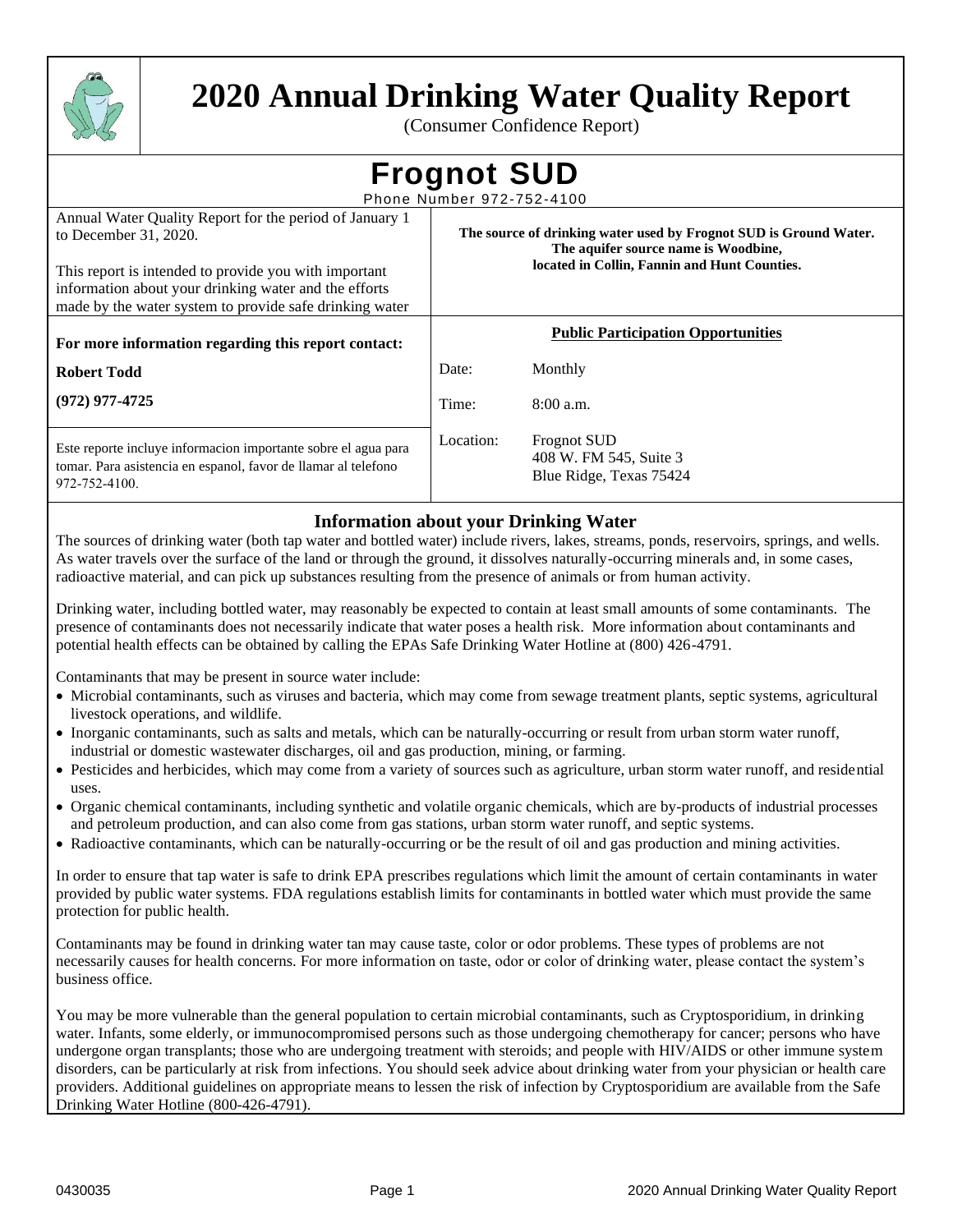If present, elevated levels of lead can cause serious health problems, especially for pregnant women and young children. Lead in drinking water is primarily from materials and components associated with service lines and home plumbing. We are responsible for providing high quality drinking water, but we cannot control the variety of materials used in plumbing components. When your water has been sitting for several hours, you can minimize the potential for lead exposure by flushing your tap for 30 seconds to 2 minutes before using water for drinking or cooking. If you are concerned about lead in your water, you may wish to have your water tested. Information on lead in drinking water, testing methods, and steps you can take to minimize exposure is available from the Safe Drinking Water Hotline or at http://www.epa.gov/safewater/lead.

### **Information about Source Water**

TCEQ completed an assessment of your source water, and results indicate that some of your sources are susceptible to certain contaminants. The sampling requirements for your water system is based on this susceptibility and previous sample data. Any detections of these contaminants may be found in this Consumer Confidence Report. For more information on source water assessments and protection efforts at our system, contact Robert Todd, (972) 977-4725.

For more information about your sources of water, please refer to the Source Water Assessment Viewer available at the following URL:<http://www.tceq.texas.gov/gis/swaview>

Further details about sources and source water assessments are available in Drinking Water Watch at the following URL: <http://dww2.tceq.texas.gov/DWW/>

| <b>Source Water Name</b> |                        | <b>Type of Water</b> | <b>Report Status</b> | Location   |  |
|--------------------------|------------------------|----------------------|----------------------|------------|--|
| CR 670 / FM 981          | 3.6 MI E of Blue Ridge | GW                   |                      | Water Well |  |
| Hwy 78 / CR 578          | Hwy 78 / CR 578        | GW                   |                      | Water Well |  |
| CR 825                   | CR 825                 | <b>GW</b>            |                      | Water Well |  |

#### **Definitions and Abbreviations** Definitions: The following tables contain scientific terms and measures, some of which may require explanation. Action Level: The concentration of a contaminant which, if exceeded, triggers treatment or other requirements which a water system must follow. Action Level Goal (ALG): Fine level of a contaminant in drinking water below which there is no known or expected risk to health. ALGs allow for a margin of safety. Avg Regulatory compliance with some MCLs are based on running annual average of monthly samples Level 1 Assessment A Level 1 assessment is a study of the water system to identify potential problems and determine (if possible) why total coliform bacteria have been found in our water system. Level 2 Assessment A Level 2 assessment is a very detailed study of the water system to identify potential problems and determine (if possible) why an E. coli MCL violation has occurred and/or why total coliform bacteria have been found in our water system on multiple occasions. Maximum Contaminant Level or MCL The highest level of a contaminant that is allowed in drinking water. MCLs are set as close to the MCLGs as feasible using the best available treatment technology. Maximum Contaminant Level Goal or MCLG The level of a contaminant in drinking water below which there is no known or expected risk to health. MCLGs allow for a margin of safety. Maximum residual disinfectant level MRDL The highest level of a disinfectant allowed in drinking water. There is convincing evidence that addition of a disinfectant is necessary for control of microbial contaminants. Maximum residual disinfectant level goal or MRDLG The level of a drinking water disinfectant below which there is no known or expected risk to health. MRDLGs do not reflect the benefits of the use of disinfectants to control microbial contaminants. MFL Million fibers per liter (a measure of asbestos) mrem Millirems per year (a measure of radiation absorbed by the body) na Not applicable NTU Nephelometric turbidity units (a measure of turbidity) pCi/L Picocuries per liter (a measure of radioactivity) ppb Micrograms per liter or parts per billion – or one ounce in 7,350,000 gallons of water ppm Milligrams per liter or parts per million – or one ounce in 7,350 gallons of water ppq Parts per quadrillion, or pictograms per liter (pg/L) ppt Parts per trillion, or nanograms per liter (ng/L) Treatment Technique or TT  $\parallel$  A required process intended to reduce the level of a contaminant in drinking water.

#### **Cloiform Bacteria**

| <b>Maximum</b>    | <b>Total Coliform</b>    | Highest No. | <b>Fecal Coliform or</b> | <b>Total No. of Positive</b> | <b>Violation</b> | <b>Likely Source of</b>  |
|-------------------|--------------------------|-------------|--------------------------|------------------------------|------------------|--------------------------|
| Contaminant       | <b>Maximum</b>           | of Positive | E. Coli Maximum          | E. Coli or Fecal             |                  | Contamination            |
| <b>Level Goal</b> | <b>Contaminant Level</b> |             | <b>Contaminant Level</b> | <b>Coliform Samples</b>      |                  |                          |
| 0                 | positive monthly         |             |                          |                              |                  | Naturally present in the |
|                   | sample                   |             |                          |                              |                  | environment              |